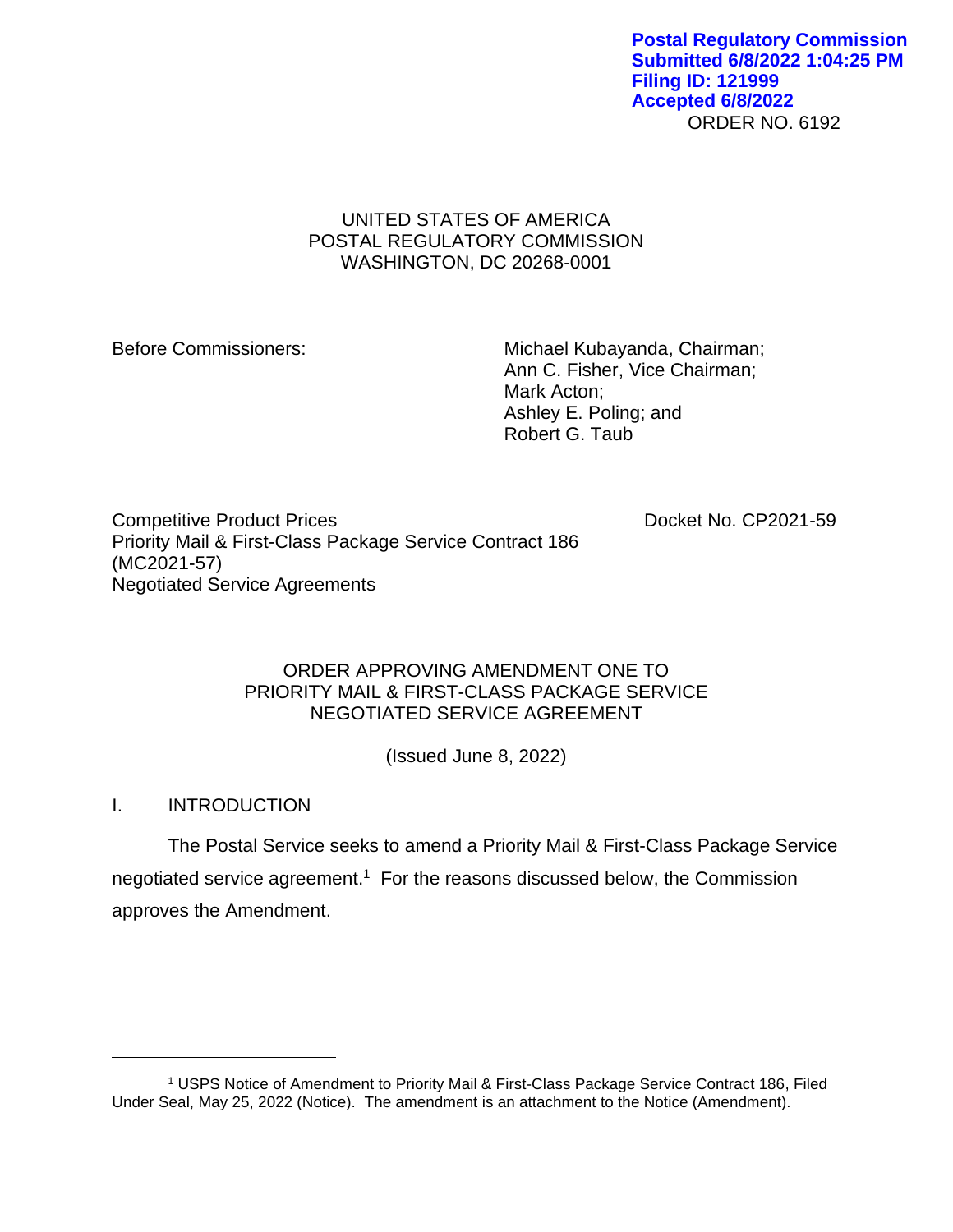#### II. BACKGROUND

In Order No. 5805, the Commission approved the Priority Mail & First-Class Package Service Contract 186 negotiated service agreement (Existing Agreement).<sup>2</sup> On May 25, 2022, the Postal Service filed notice that it has agreed to the Amendment to the Existing Agreement. On May 26, 2022, the Commission issued a notice reopening this docket to consider the Amendment, appointing a Public Representative, and providing interested persons with an opportunity to comment.<sup>3</sup>

The Postal Service intends for the Amendment to become effective one business day after the date that the Commission completes its review of the Notice. Notice at 1. The Postal Service filed supporting financial documentation and a certified statement, as required by 39 C.F.R. § 3035.105. *Id.*

### III. COMMENTS

Comments were filed by the Public Representative.<sup>4</sup> No other person submitted comments. The Public Representative reviewed the Amendment and the financial model filed under seal. PR Comments at 2. Based on that review, he concludes that the Existing Agreement, as amended, should continue to generate sufficient revenue to cover costs and satisfy 39 U.S.C. § 3633(a). *Id.* He notes that the Commission will have an opportunity to annually review the financial results for the contract for compliance with 39 U.S.C. § 3633(a) in a future Annual Compliance Determination (ACD). *Id.*

<sup>2</sup> *See* Docket Nos. MC2021-57 and CP2021-59, Order Adding Priority Mail & First-Class Package Service Contract 186 to the Competitive Product List, January 7, 2021 (Order No. 5805).

<sup>3</sup> Notice Initiating Docket(s) for Recent Postal Service Negotiated Service Agreement Filings, May 26, 2022.

<sup>4</sup> Public Representative Comments on Postal Service Notice of Amendment to Priority Mail & First-Class Package Service Contract 186, June 7, 2022 (PR Comments). The Public Representative also filed a motion for late acceptance of his comments. Public Representative Motion for Late Acceptance of Comments on Postal Service Notice of Amendment to Priority Mail & First-Class Package Service Contract 186, June 7, 2022 (Motion). The Motion is granted.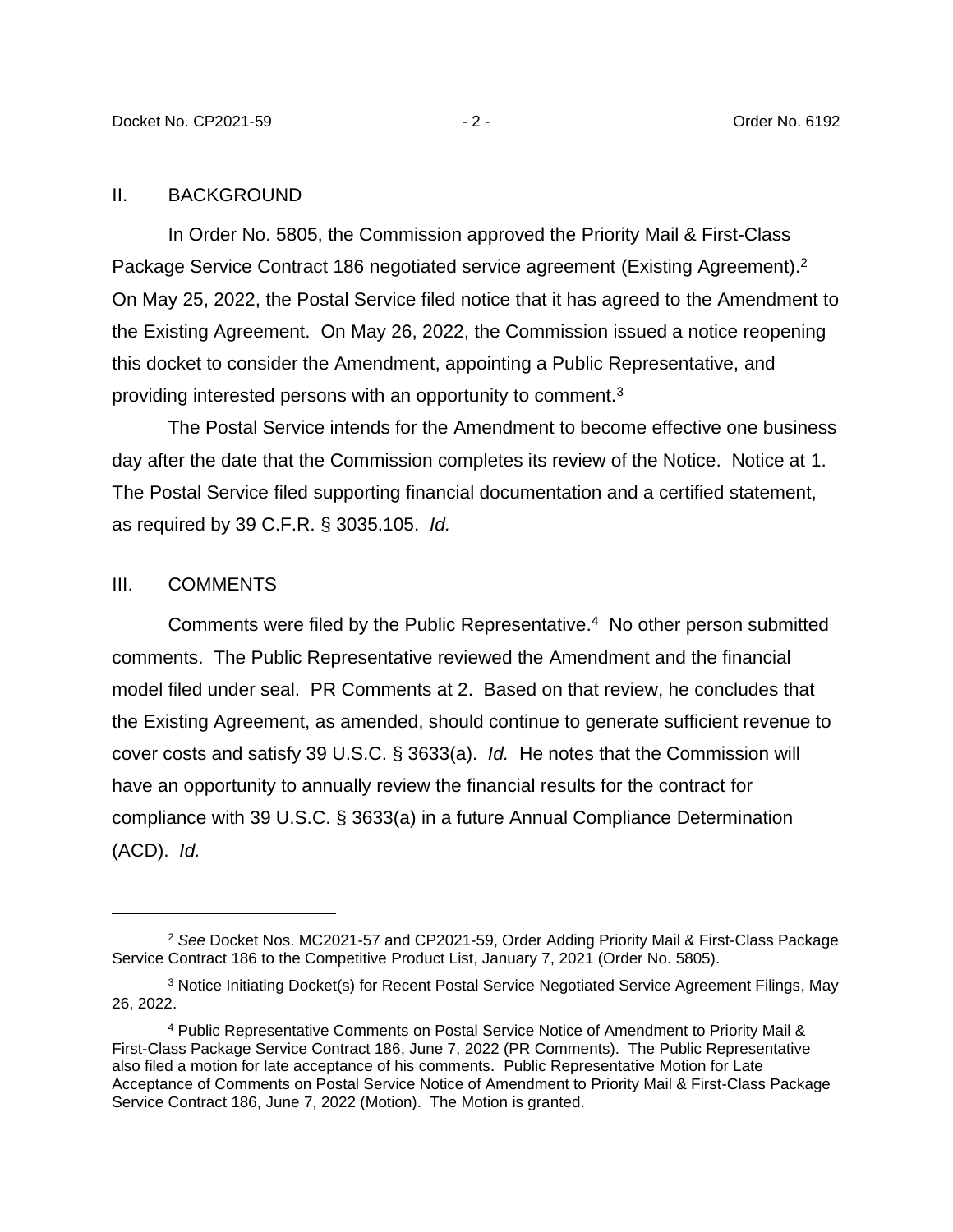### IV. COMMISSION ANALYSIS

The Commission has reviewed the Notice, the accompanying materials filed under seal, and the comments filed by the Public Representative.

*Cost considerations.* The Commission reviews competitive product prices to ensure that each product covers its attributable costs, does not cause market dominant products to subsidize competitive products, and contributes to the Postal Service's institutional costs. 39 U.S.C. § 3633(a); 39 C.F.R. §§ 3035.105 and 3035.107. As long as the revenue generated by the product exceeds its attributable costs, the product is unlikely to reduce the contribution of competitive products as a whole or to adversely affect the ability of competitive products as a whole to contribute an appropriate share of institutional costs. In other words, if a product covers its attributable costs, it is likely to comply with 39 U.S.C. § 3633(a).

The Amendment adds provisions concerning additional fees and time-limited price changes and revises a provision concerning appeals. Notice, Attachment A at 1-2.

Based on a review of the record, the Commission finds that the Existing Agreement, as amended, should cover its attributable costs. 39 U.S.C. § 3633(a)(2). For this reason, it finds that the Existing Agreement, as amended, should not result in competitive products as a whole being subsidized by market dominant products, in accordance with 39 U.S.C. § 3633(a)(1). Similarly, it finds the Existing Agreement, as amended, is unlikely to prevent competitive products as a whole from contributing an appropriate share of institutional costs, consistent with 39 U.S.C. § 3633(a)(3). *See also* 39 C.F.R. § 3035.107(c). Accordingly, a preliminary review of the Amendment indicates it is consistent with section 3633(a). The Commission will continue to review the cost coverage of the Existing Agreement, as amended, in its ACD to ensure that rates cover costs.

*Other considerations.* The Postal Service states that the Amendment shall become effective one business day after the date that the Commission completes its